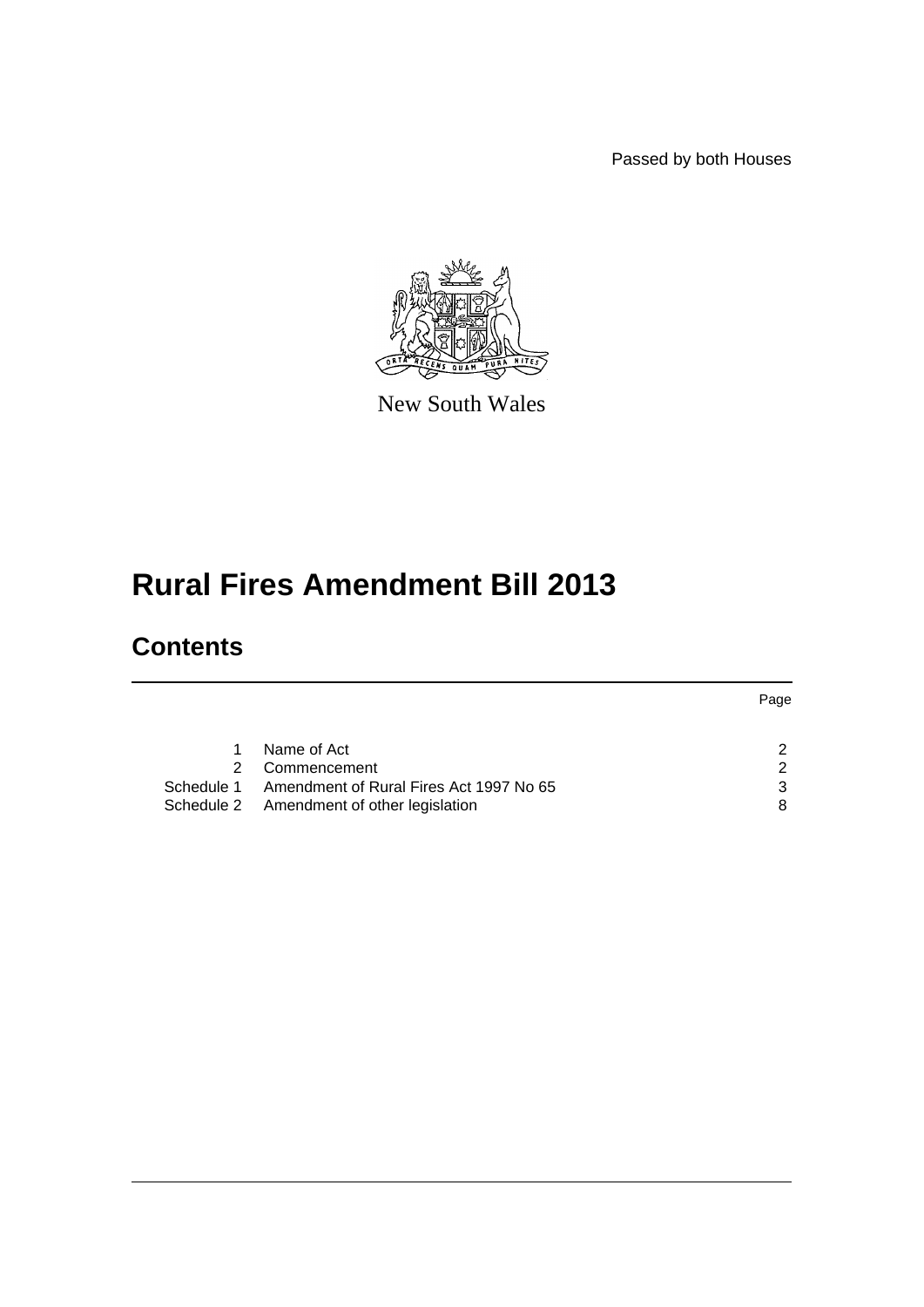*I certify that this public bill, which originated in the Legislative Assembly, has finally passed the Legislative Council and the Legislative Assembly of New South Wales.*

> *Clerk of the Legislative Assembly. Legislative Assembly, Sydney, , 2013*



New South Wales

# **Rural Fires Amendment Bill 2013**

Act No , 2013

An Act to amend the *Rural Fires Act 1997* to make further provision for bush fire hazard reduction; and for other purposes.

*I have examined this bill and find it to correspond in all respects with the bill as finally passed by both Houses.*

*Assistant Speaker of the Legislative Assembly.*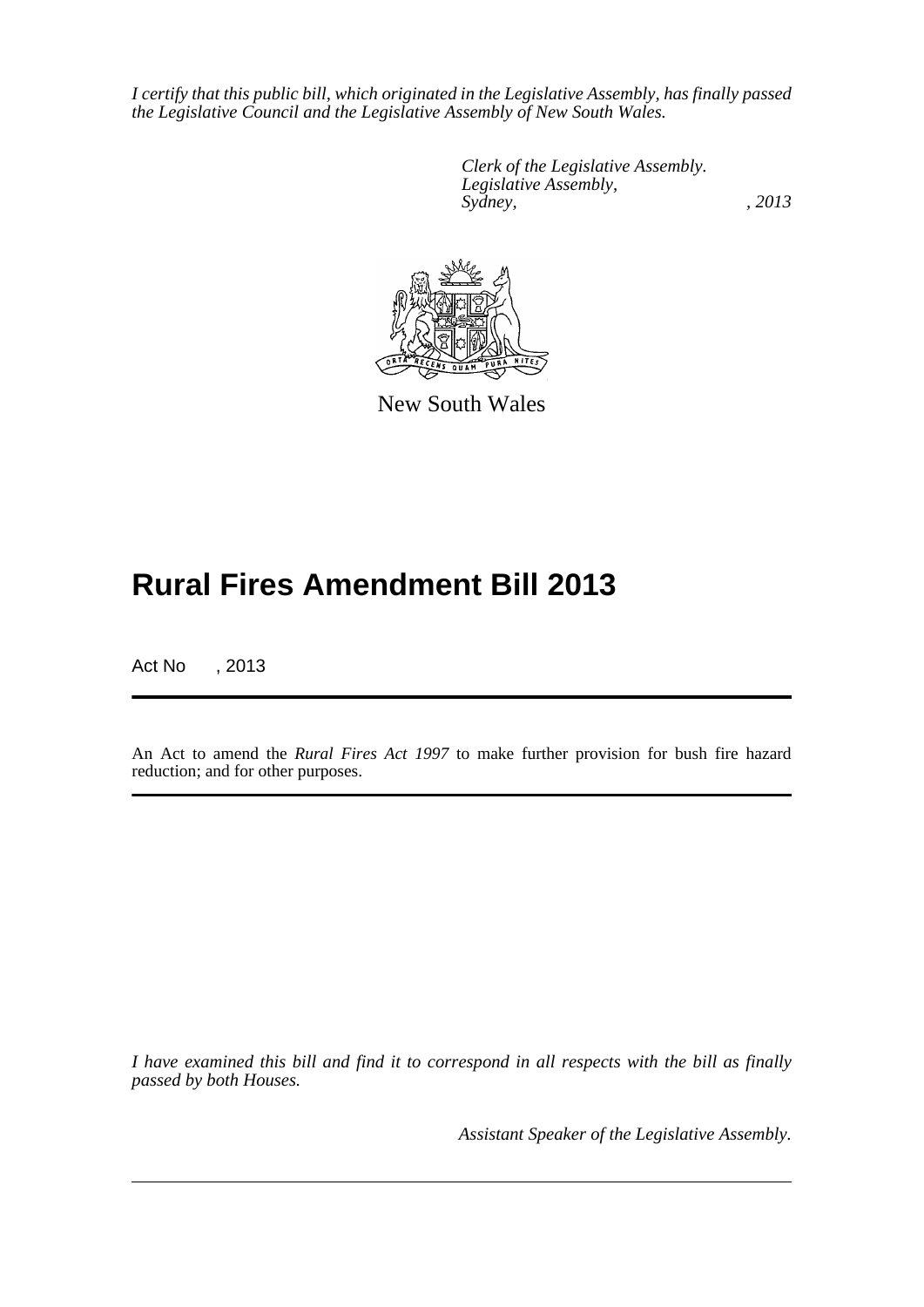# <span id="page-2-0"></span>**The Legislature of New South Wales enacts:**

### **1 Name of Act**

This Act is the *Rural Fires Amendment Act 2013*.

### <span id="page-2-1"></span>**2 Commencement**

This Act commences on the date of assent to this Act.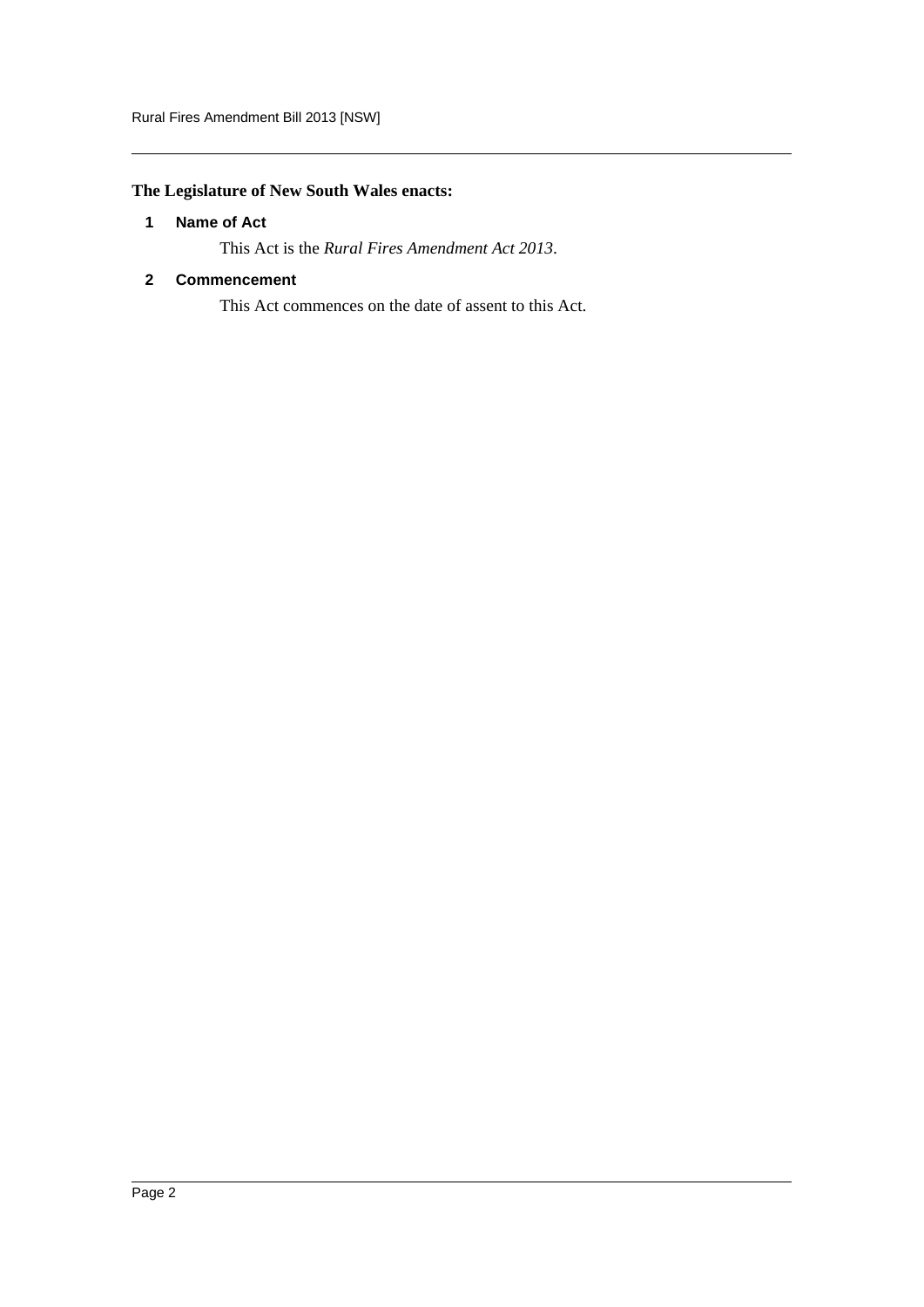# <span id="page-3-0"></span>**Schedule 1 Amendment of Rural Fires Act 1997 No 65**

#### **[1] Section 3 Objects of Act**

Insert after section 3 (c):

(c1) for the protection of infrastructure and environmental, economic, cultural, agricultural and community assets from damage arising from fires, and

#### **[2] Section 3 (d)**

Omit " $(a)$ – $(c)$ ". Insert instead " $(a)$ – $(c1)$ ".

#### **[3] Section 9 Functions of Service**

Insert after paragraph (b) of the definition of *rural fire services* in section 9 (4):

(b1) the protection of infrastructure and environmental, economic, cultural, agricultural and community assets from destruction or damage arising from fires in rural fire districts,

#### **[4] Section 9 (4), definition of "rural fire services"**

Omit "(a) and (b)" from paragraph (c). Insert instead "(a)–(b1)".

#### **[5] Section 25 Making premises safe**

Omit section 25 (b). Insert instead:

(b) destroy, pull down, shore up or remove, or cause to be destroyed, pulled down, shored up or removed, any buildings or structures or parts of buildings or structures on any land,

#### **[6] Section 25 (2) and (3)**

Insert at the end of section 25:

- (2) The cost of doing something pursuant to subsection (1) (b) is to be borne by the owner of the building or structure and is to be paid to the Commissioner.
- (3) The Commissioner may waive payment of the whole or any part of an amount payable under subsection (2) in such circumstances as the Commissioner thinks appropriate.

#### **[7] Section 26 Use of water and works**

Insert at the end of the section:

(2) The Commissioner may, by arrangement with the owner or occupier or person having control or management of land containing a water source, take and use, free of charge, water from that source for the purpose of training or demonstration by any rural fire brigade.

#### **[8] Section 42 Obstruction etc of Commissioner and other members of Service**

Insert "volunteer rural fire fighter or other" after ", or any".

#### **[9] Section 47 Membership and procedure of Bush Fire Co-ordinating Committee**

Omit section 47 (1). Insert instead:

- (1) The Bush Fire Co-ordinating Committee is to consist of 14 members as follows:
	- (a) the Commissioner, who is to be the Chairperson of the Committee,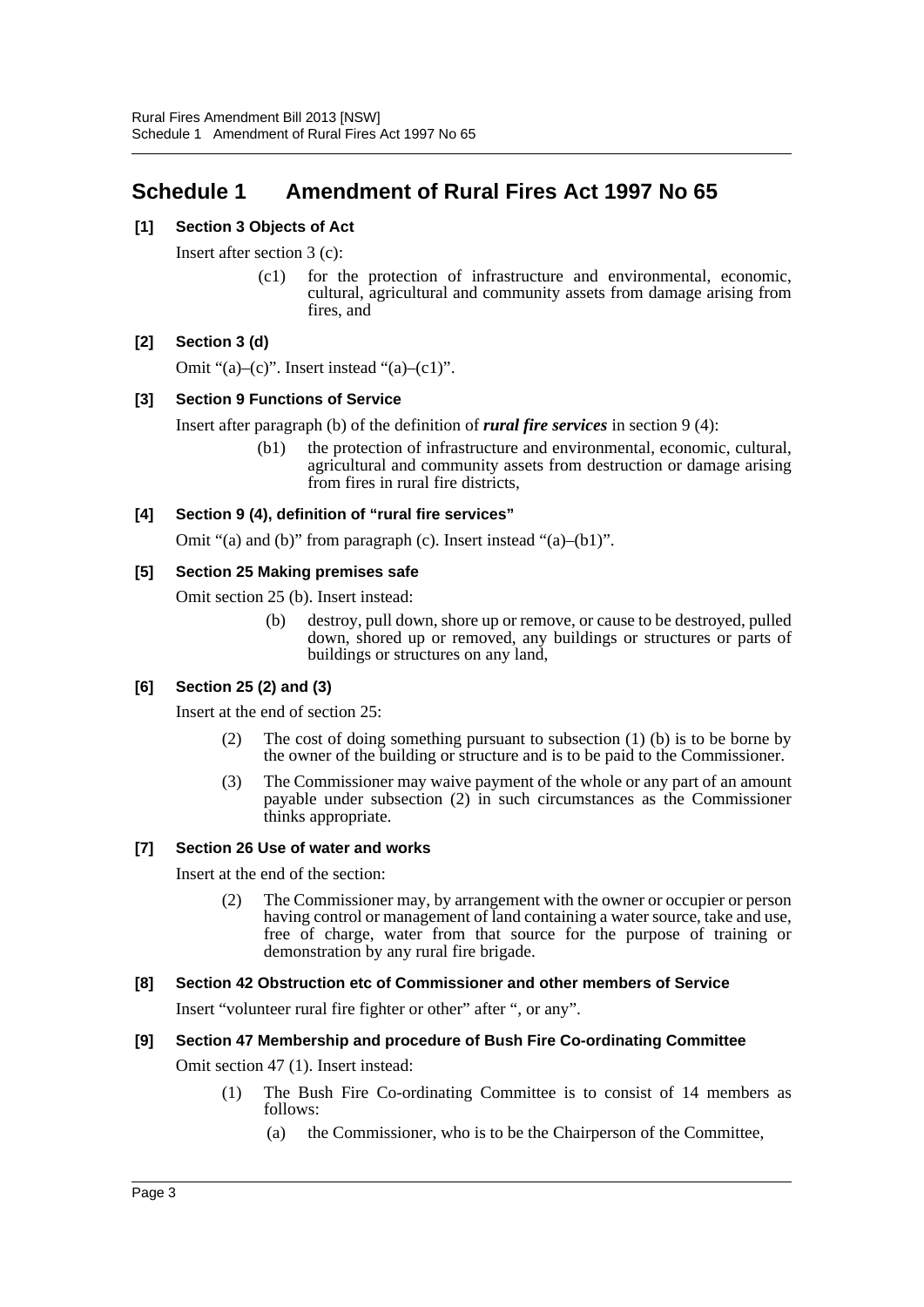- (b) a member of staff of Fire and Rescue NSW nominated by the Commissioner of Fire and Rescue NSW,
- (c) 2 members of staff of the Department of Trade and Investment, Regional Infrastructure and Services nominated by the Director-General of that Department, one of whom is a member of staff of the Resources and Energy Division—Energy Business Unit of that Department, and one of whom is a member of staff of the Catchments and Lands—NSW Crown Lands Division of that Department,
- (d) a member of staff of the Office of Environment and Heritage nominated by the Chief Executive of that Office,
- (e) 2 persons appointed by the Minister on the recommendation of the Local Government and Shires Association of New South Wales,
- (f) a fire control officer appointed by the Minister on the recommendation of the NSW Rural Fire Service Association Inc,
- (g) a person appointed by the Minister on the recommendation of the Commissioner of Police,
- (h) a person appointed by the Minister on the recommendation of the Minister for the Environment,
- (i) a person nominated by the Nature Conservation Council of New South Wales,
- (j) a person appointed by the Minister on the recommendation of the NSW Farmers' Association,
- (k) a member of staff of the Department of Family and Community Services nominated by the Minister for Family and Community Services,
- (l) a member of staff of the Forestry Corporation of New South Wales nominated by the chief executive officer of that Corporation.

#### **[10] Section 54 Content of draft bush fire risk management plan**

Insert after section 54 (3):

(4) The Commissioner may direct a Bush Fire Management Committee to amend a draft bush fire risk management plan prepared and submitted by it.

#### **[11] Section 66 Bush fire hazard reduction notices**

Insert after "subsection (2)" in section 66 (3):

unless the work required by the notice:

- (a) is otherwise authorised to be carried out, or
- (b) is not required to be authorised to be carried out under this or any other Act.

### **[12] Section 66 (10)**

Insert after section 66 (9):

- (10) This section does not apply in relation to bush fire hazard reduction work that:
	- (a) the Commissioner has determined is to be carried out in accordance with section 73 $(1)$  $(d)$ , or
		- (b) comprises the establishment or maintenance of a fire trail.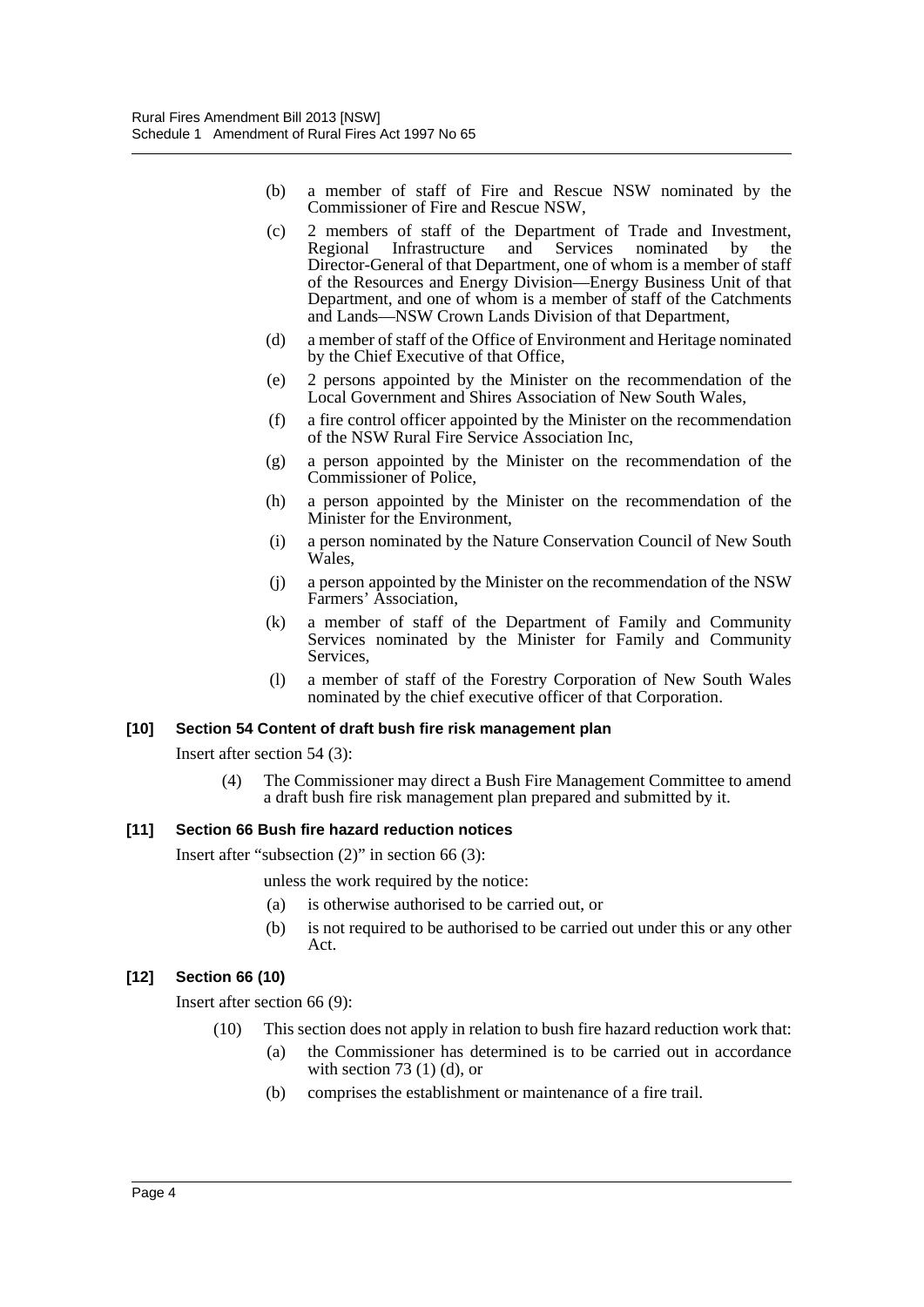#### **[13] Section 73 Bush fire hazard reduction by Commissioner**

Insert at the end of section 73 (1) (c):

, or

- (d) if the Commissioner serves a notice addressed (by the description of "Owner" or "Occupier") to the owner or occupier of the land specifying:
	- (i) the circumstances in which, conditions under which and manner and time within which the bush fire hazard reduction work is to be carried out, and
	- (ii) any means by which the bush fire hazard reduction work is to be carried out and alternative means other than fire by which the work should, if practicable, be carried out,

and after reasonable inquiry conducted over a period of not less than 7 days, the Commissioner cannot ascertain the identity and location of the owner or occupier.

**Note.** The bush fire hazard reduction work can be carried out by the Commissioner on land with the consent of the owner or occupier or following notice to the owner or occupier under section 66, if the identity and location of the owner or occupier is ascertained.

#### **[14] Section 73 (2)**

Omit "such work". Insert instead "work under subsection (1) (a)–(c)".

#### **[15] Section 74 Bush fire hazard reduction reports**

Omit "3 months" from section 74 (1). Insert instead "1 month".

#### **[16] Section 74 (1A)**

Insert after section 74 (1):

- (1A) In addition to the annual report, each public authority that is responsible for managed land must report to the Commissioner not later than 7 days after the end of each month on:
	- (a) its activities to reduce bush fire hazards on the managed land during the preceding month, and
	- (b) if any activities planned for that month were not carried out, the reasons for that omission.

#### **[17] Section 74 (2)**

Omit "The report". Insert instead "Any such report".

#### **[18] Section 74 (3)**

Omit "this section". Insert instead "subsection (1)".

### **[19] Part 4, Division 7, heading**

Omit the heading. Insert instead:

**Division 7 Offences**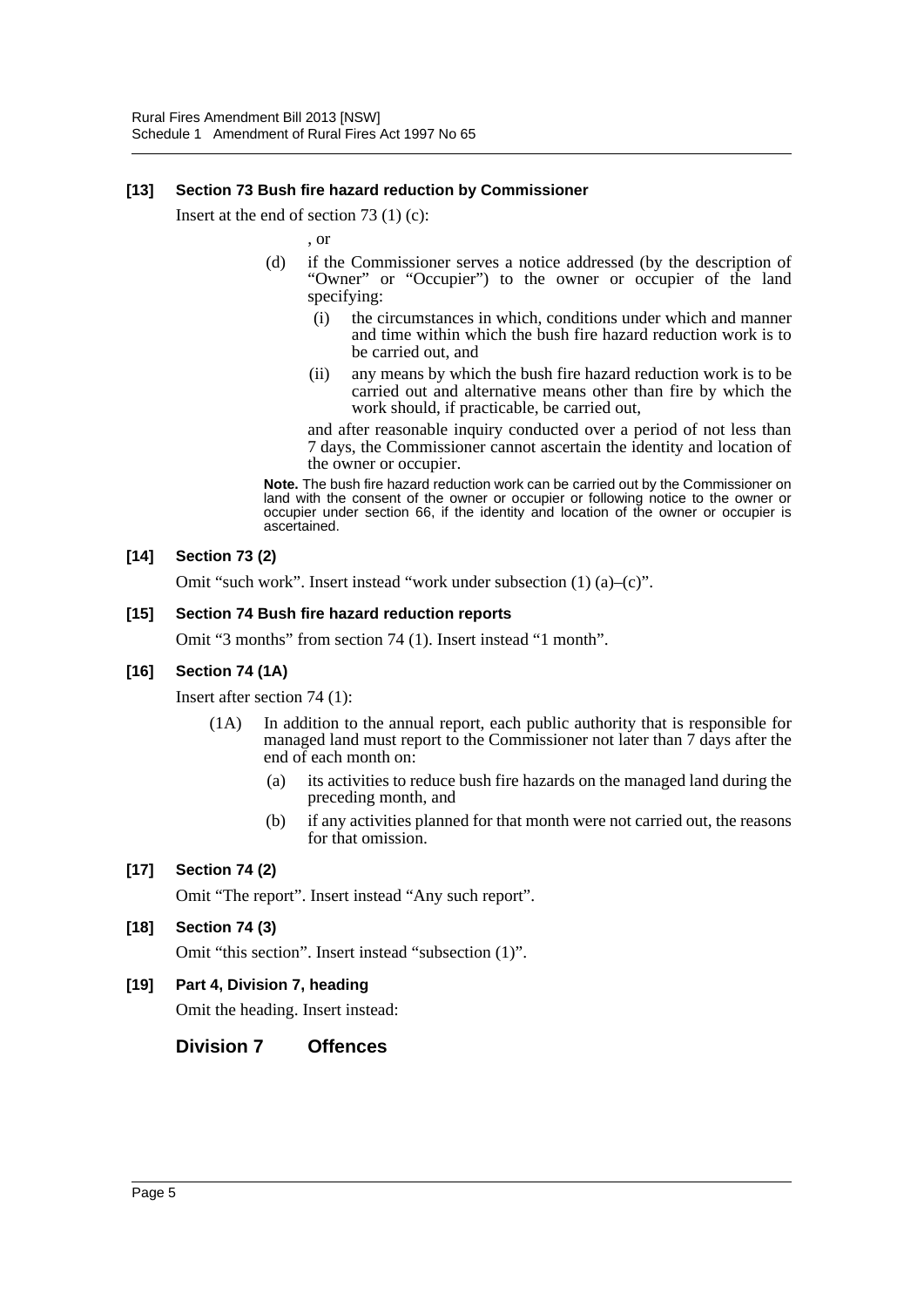#### **[20] Section 99A**

Insert before section 100:

#### **99A Offences—discarding lighted cigarettes etc**

A person must not, without lawful authority, discard a lighted tobacco product or match or any incandescent material on any land.

Maximum penalty:

- (a) except as provided by paragraph (b)—50 penalty units, or
- (b) in the case of an offence committed during a total fire ban under Division 6 in the part of the State concerned—100 penalty units.

#### **[21] Section 100E Issuing and certifying authorities**

Insert after section 100E (2):

(3) If more than one bush fire hazard reduction certificate would otherwise be required for any bush fire hazard reduction work to be carried out on several parcels of adjoining land, a certifying authority in respect of any of that land is the *certifying authority* for the whole of the land, if the other relevant issuing or certifying authorities agree.

**Note.** The Commissioner is, under subsection (2), a certifying authority for any land on which bush fire hazard reduction work is carried out by the Commissioner and accordingly the Commissioner can certify a single certificate without the need to obtain the agreement of other authorities.

#### **[22] Section 100G Bush fire hazard reduction certificates of certifying authorities**

Insert after section 100G (1):

(1A) In the case of a single bush fire hazard reduction certificate certified by a certifying authority in respect of several parcels of adjoining land, as referred to in section 100E (3), a reference in subsection (1) to the certifying authority carrying out bush fire hazard reduction work on land is taken to include a reference to any authority or person carrying out the work on any of the land.

#### **[23] Section 100I Duration of bush fire hazard reduction certificate**

Insert at the end of the section:

- (2) However, a bush fire hazard reduction certificate that applies only to the carrying out of work that:
	- (a) is of a kind that is carried out regularly, and
	- (b) has, in the opinion of the issuing authority or certifying authority, a low impact on the environment and biodiversity,

operates for a period of 3 years commencing on the date endorsed on the certificate.

#### **[24] Section 100K Consultation on draft codes**

Omit section 100K (1). Insert instead:

- (1) The Commissioner must, in preparing a draft bush fire environmental assessment code, consult with, and take into account any recommendations made by or on behalf of, the following:
	- (a) the Director-General of the Department of Planning and Infrastructure,
	- (b) the Director-General of the Department of Premier and Cabinet,
	- (c) the Nature Conservation Council of New South Wales,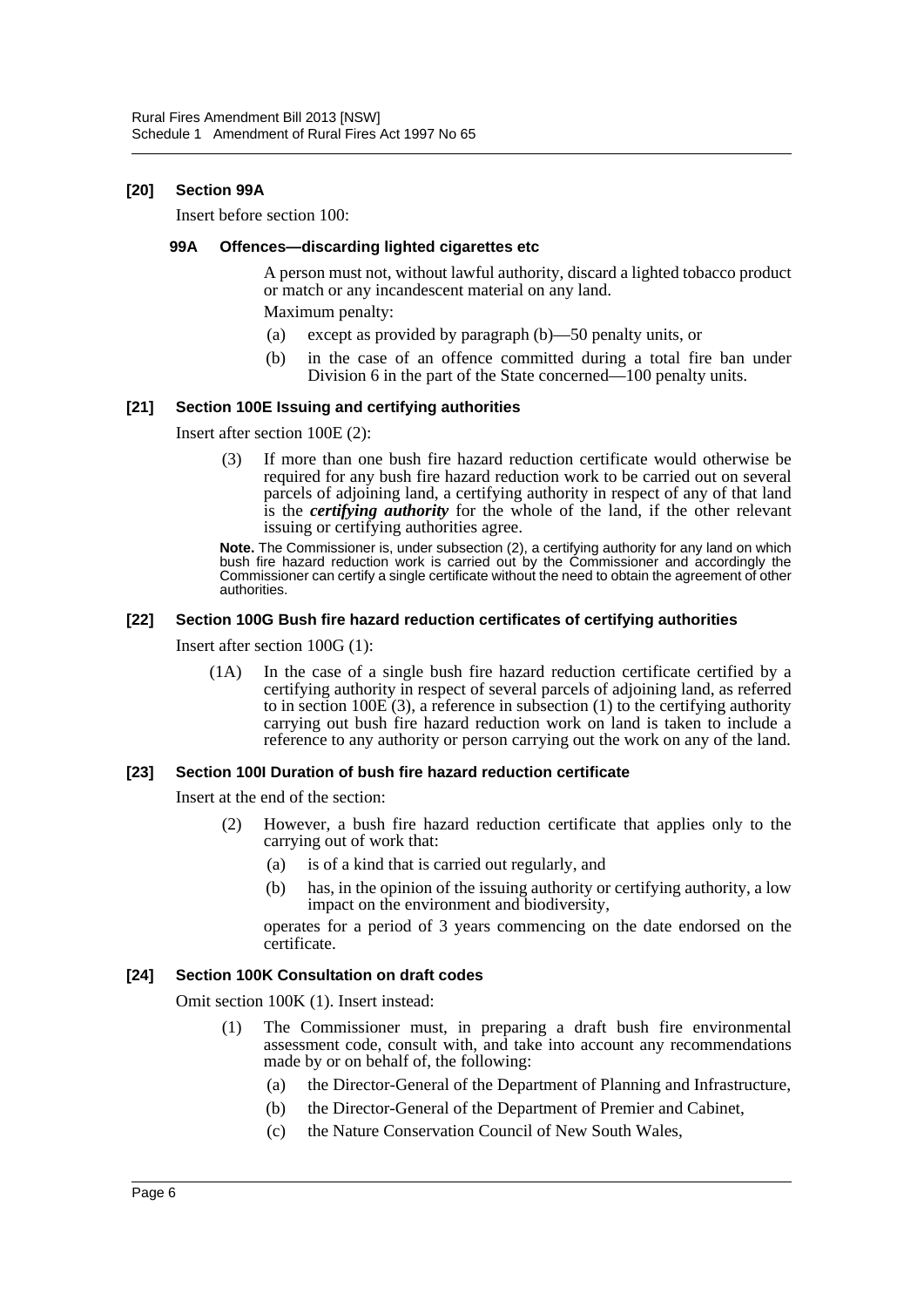- (d) the NSW Farmers' Association,
- (e) the Local Government and Shires Association of New South Wales,
- (f) the Director-General of the Department of Trade and Investment, Regional Infrastructure and Services,
- (g) the Commissioner of Fire and Rescue NSW,
- (h) the Forestry Corporation of New South Wales,
- (i) the Environment Protection Authority.

#### **[25] Section 134 Proceedings for offences**

Insert "(other than section 100 (1))" after "this Act" in section 134 (1).

#### **[26] Dictionary**

Insert "and fire trails" after "breaks" in paragraph (a) of the definition of *bush fire hazard reduction work*.

# **[27] Dictionary, definition of "bush fire hazard reduction work"**

Omit ", trail".

#### **[28] Dictionary**

Insert in alphabetical order: *volunteer rural fire fighters*—see section 8 (3).